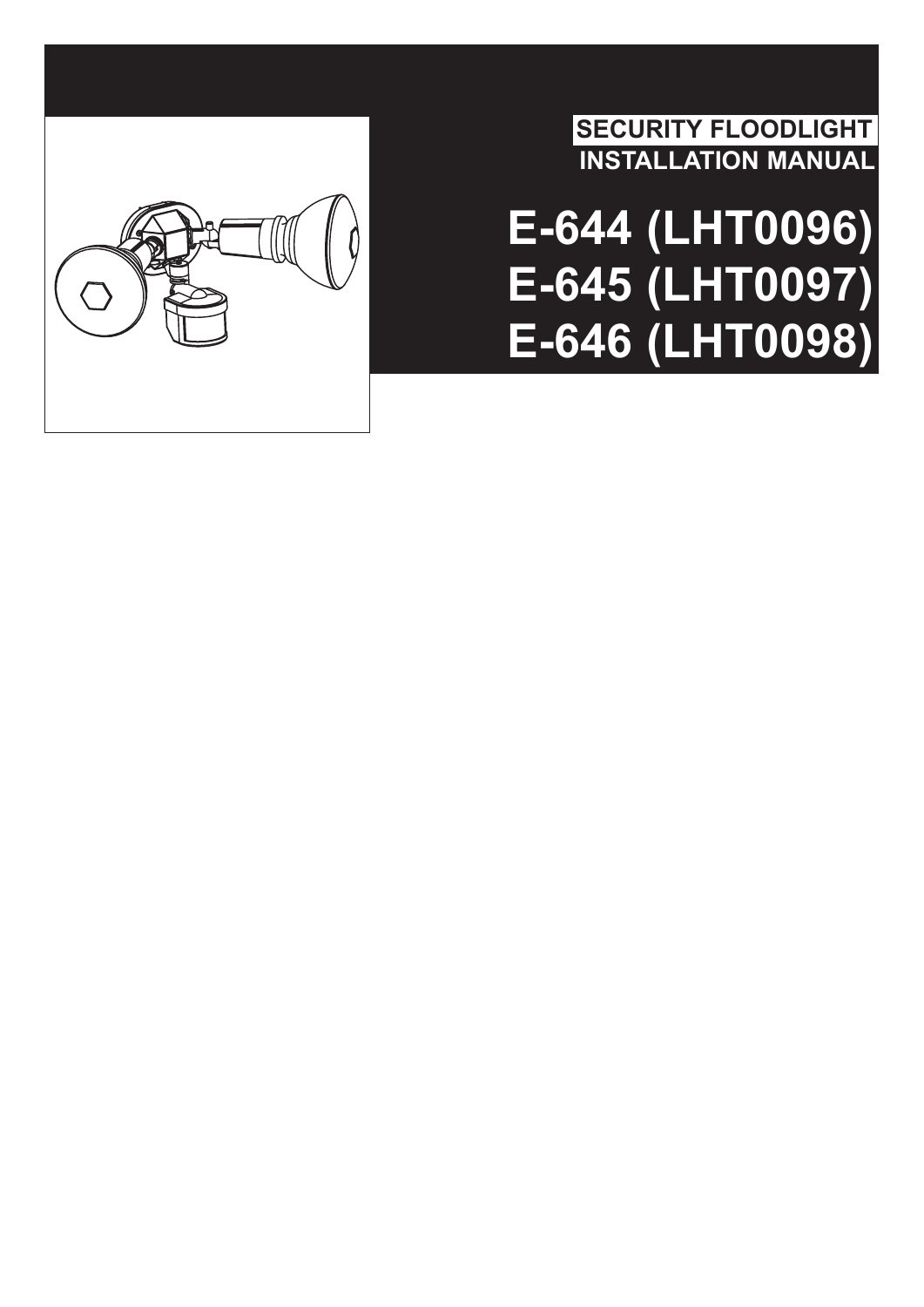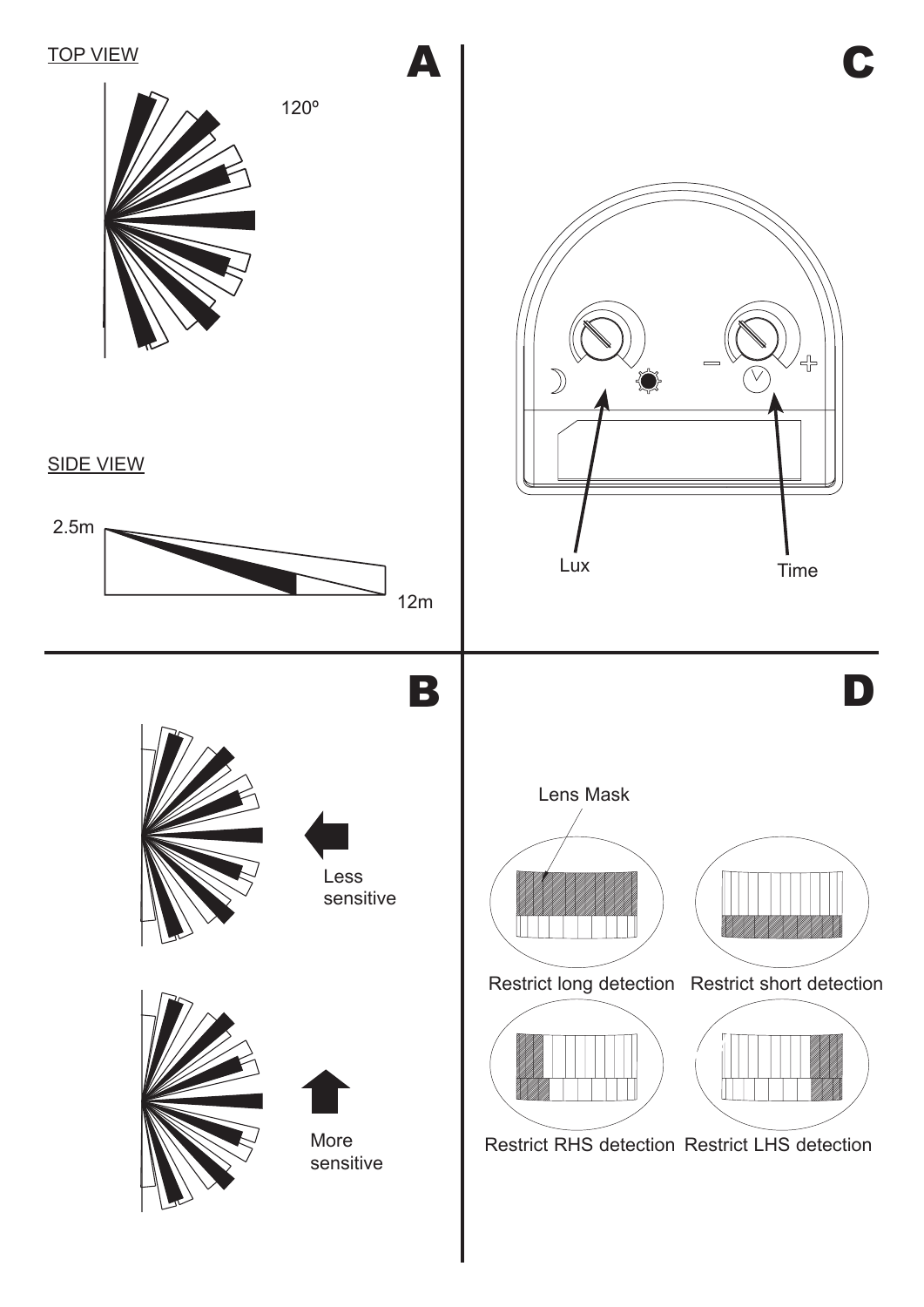### **SIMX LTD WARRANTY CLAUSE**

#### **Master Warranty**

In addition to your statutory rights relating to this product it is also guaranteed by SIMX LTD or its appointed agent for 36 months from the date of purchase against faulty materials or workmanship which affect its designed ability to detect or switch. During this period if the product has a defect of this nature it will be repaired or replace free of charge by SIMX LTD with the same item, or a similar one of higher specification. ON CONDITION THAT:-

The product has been bought by the user.

The product has not been misused or handled carelessly, installed incorrectly, or used on a voltage supply other than that shown on it.

Repairs have not been attempted by anyone other than SIMX LTD or their appointed agent..

This guarantee excludes liability for discolouration of paint or plastic, or any user replaceable parts and in particular lamps, glass panels or globes/lanterns. It does not confer any rights other than those expressly set out above and does not cover any claims for consequential loss or damage. This guarantee is offered as an additional benefit and does not affect your statutory rights as a consumer.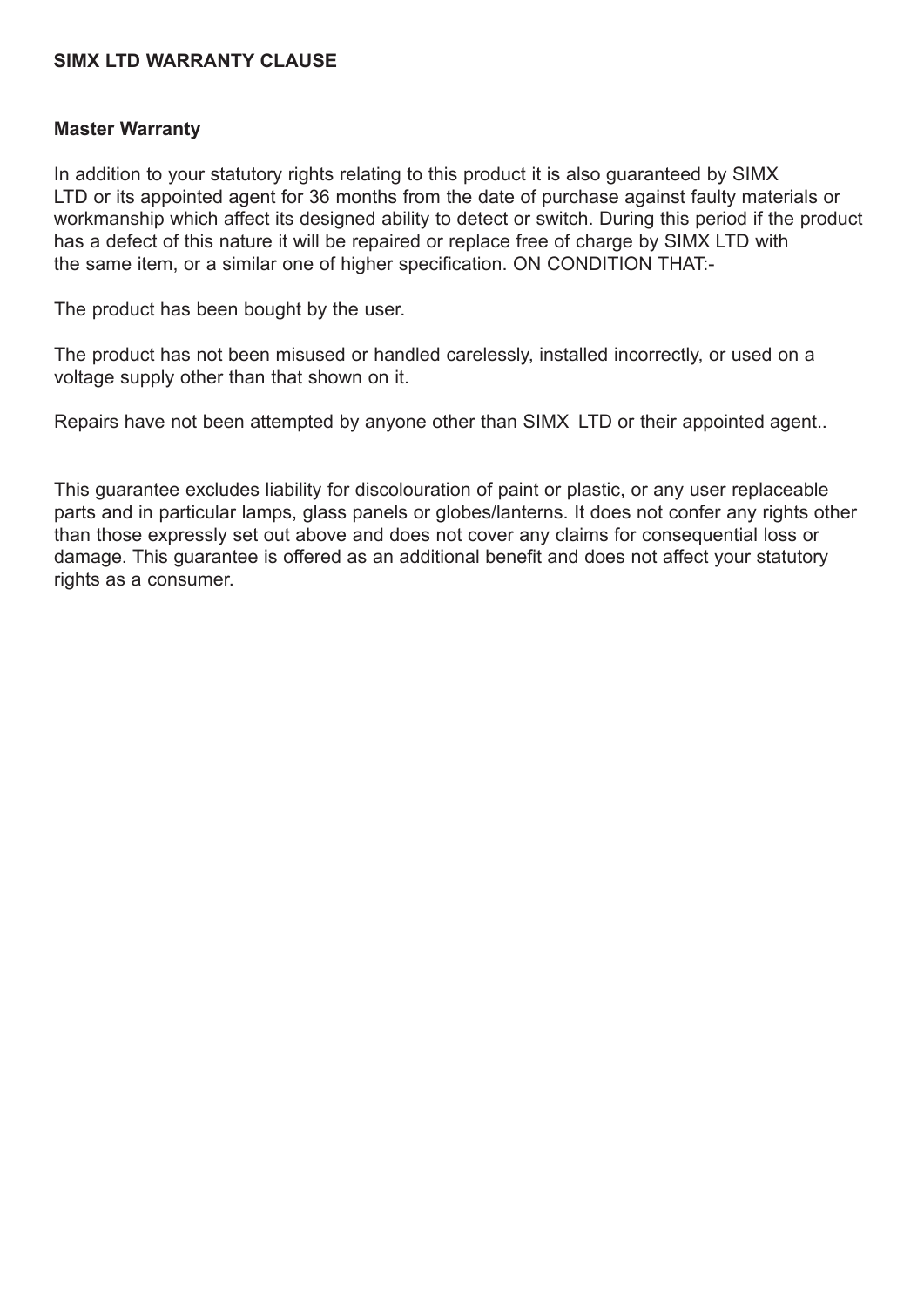# **SECTION ONE GENERAL INFORMATION**

The unit utilises passive infrared technology to detect heat radiation of moving human bodies. Upon detection, the lamp will illuminate for a user-determined time period. An integral daylight sensor ensures night-only operation.

### **PARTS INCLUDED**

- Luminaire c/w PIR Sensor unit.
- Instruction manual. Please keep safe for future reference.
- Accessory Pack.

### **TOOLS & PARTS NEEDED**

- Electric/hand-held drill & bits.
- Terminal or Electricians screwdriver
- Large slotted/philips screwdriver
- Wire cutters

Unit is for outdoor use only. Unit must be mounted on a non-flammable surface as a fixed luminaire, and is not suitable for portable use.

The unit can get very hot during use. Ensure the unit has cooled before handling. Ensure adequate ventilation space is allowed between the unit and any object above, in front or to either side of the unit. Suggested space is 0.5m above, 0.3m to either side & 1.0m in front. If in any doubt, consult a qualified tradesperson or electrician.

# **SECTION TWO SELECTING THE LOCATION**

The motion detector has a number of detection zones, at various vertical and horizontal angles as shown (see diagram A).

A moving human body needs to cross/enter one of these zones to activate the sensor. The best all-round coverage is achieved with the unit mounted at the optimum height of 2.5m.

Careful positioning of the sensor will be required to ensure optimum performance. See diagram A detailing detection range and direction.

The sensor is more sensitive to movement ACROSS its field of vision than to movement directly TOWARDS (see diagram B). Therefore position the unit so that the sensor looks ACROSS the likely approach path.

Avoid positioning the sensor where there are any sources of heat in the detection area (extractor fans, tumble dryer exhausts etc.).

Reflective surfaces (ie pools of water or white-painted walls) and overhanging branches may cause false activation under extreme conditions.

During extreme weather conditions the motion sensor may exhibit unusual behaviour. This does not indicate a fault with the sensor. Once normal weather conditions return, the sensor will resume normal operation.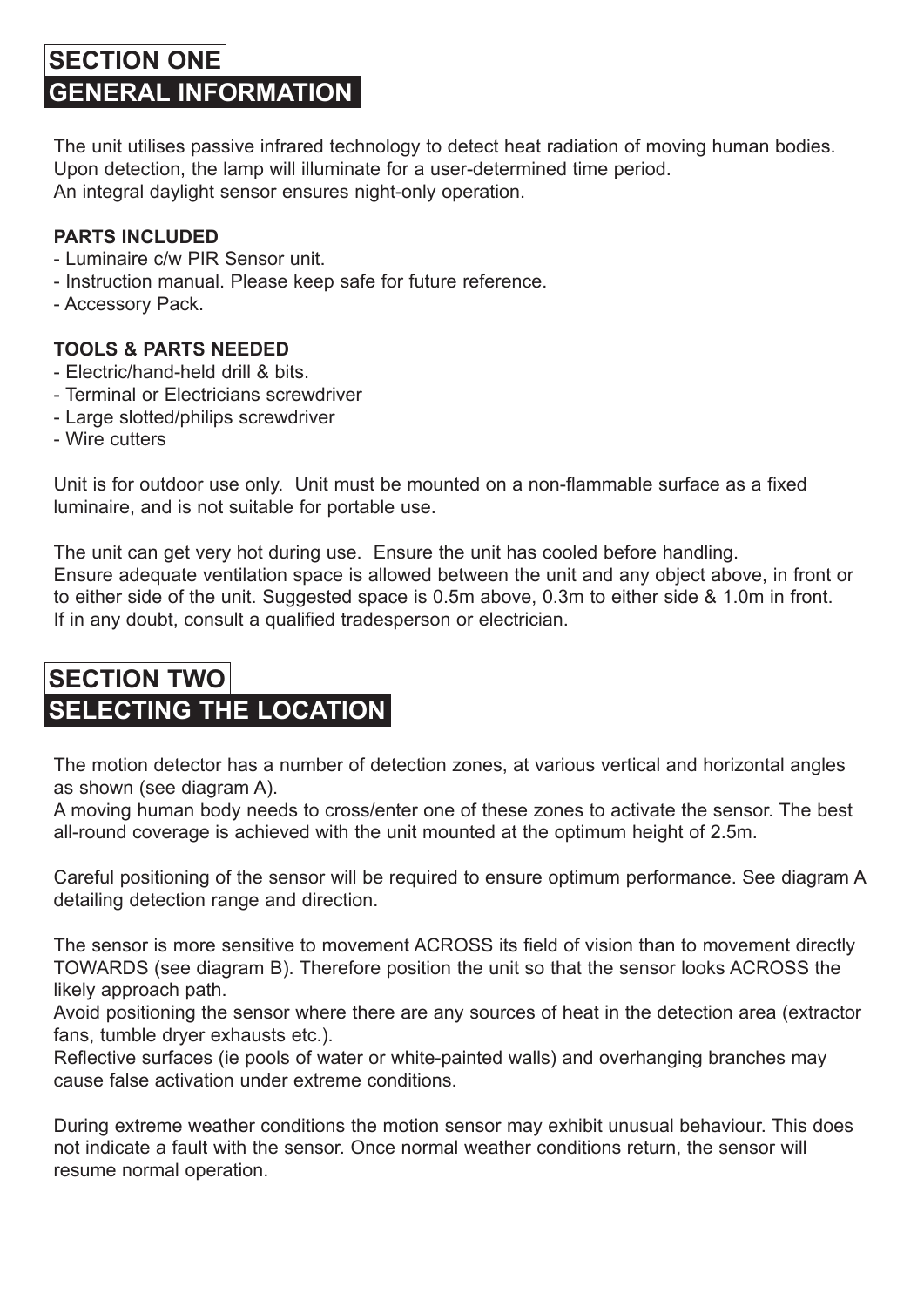#### **\*\*\* IMPORTANT \*\*\***

### **Switch off the electricity at the fuse box by removing the relevant fuse or switching off the circuit breaker before proceeding with the installation.**

After choosing a suitable location (see previous section) install the unit as follows:

**Note**: This unit is suitable for wall or eave mounting. Be sure to rotate the sensor head so that the Time and Lux adjusters are on the underside of the sensor when the unit is mounted.

The unit is suitable for connection to a 220~240 V ac 50Hz electricity supply. It is suggested that 2-core cable of 1mm<sup>2</sup> gauge is used. An isolating switch should be installed to switch the power to the unit ON & OFF. This allows the sensor to be easily switched off when not required or for maintenance purposes.

The unit can be wall or ceiling mounted (diagram E). Mark the position of the fitting holes. Drill the holes. Insert the raw plugs into the holes.

#### **CONNECTION**

Wiring connections should be made directly into the unit's wiring.

- 1. Remove the backplate by unscrewing the two retaining screws.
- 2. Pass the cable through the entry grommet and secure under the cable clamp.
- 3. Fix mounting plate to wall/eave (Diagram F)
- 4. Connect the cable to the terminals :



5. Re-fit the junction box to the mounting plate, ensuring the foam gasket is correctly in place (Diagram G).

When installing the PAR 38 lamps, ensure the rubber gasket is securely fitted to cover the metal rim of the lamp and the lampholder (Diagram H).

6. Take care not to overtighten the screws to prevent damage to the mounting plate. If using a power screwdriver, use the lowest torque setting.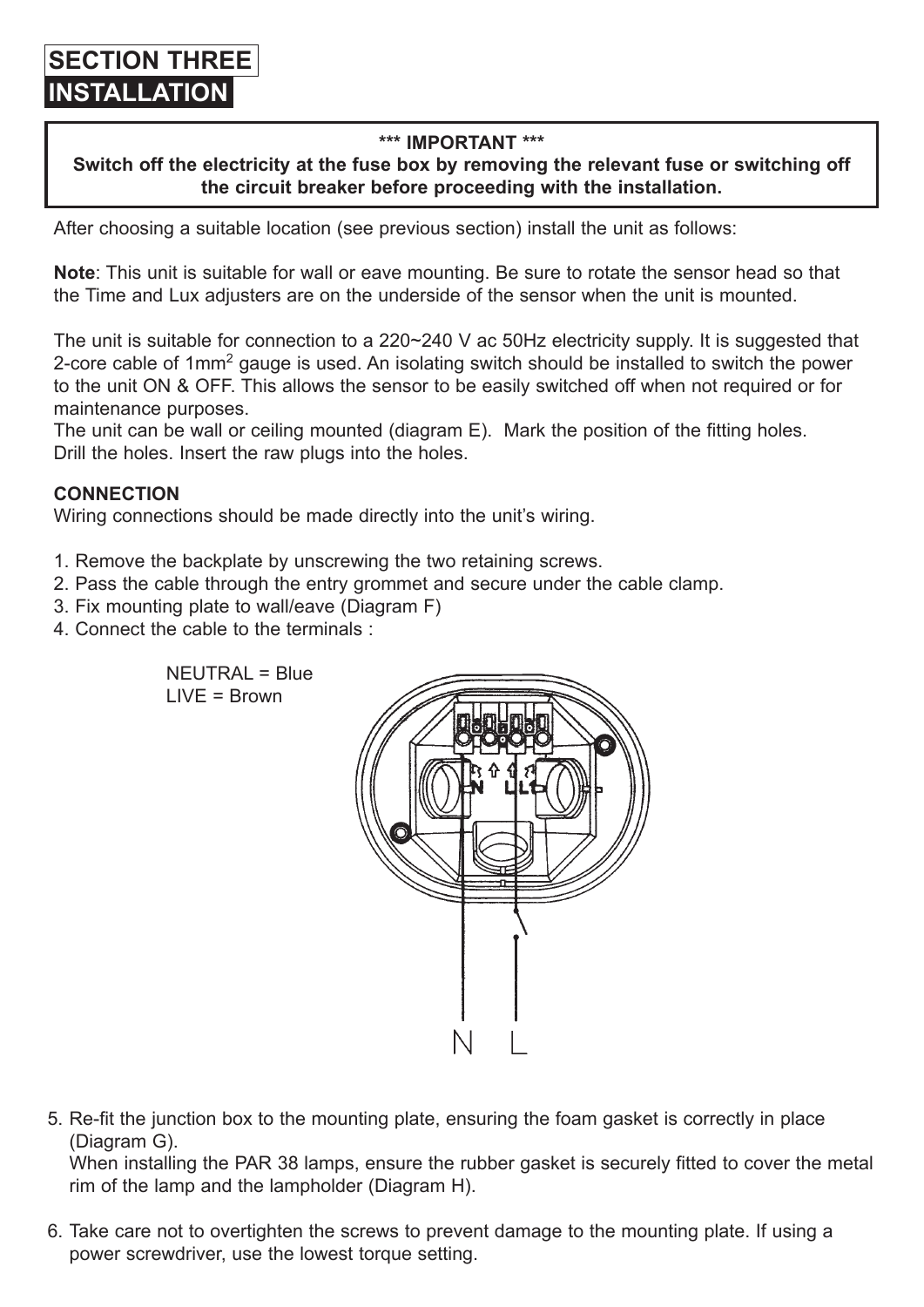# **SECTION FOUR OPERATION AND TESTING**

### **WALK TEST PROCEDURE**

The sensor will rotate from left to right, and tilt forward or backward. Adjust the sensor to point in the required direction.

The unit can be set up in daylight or at night. The adjustment knobs are factory set. Lux is set to the 'Moon" setting and Time is set to a minimum. If not, set as shown in diagram C.

#### **Max - turn knob clockwise, Min - turn knob anticlockwise.**

Turn the power to the unit on. The lamp will illuminate for approximately 30 seconds. This indicates the unit is wired correctly.

After approximately 30 seconds the light will turn off.

The unit is now in Test Mode.

### **TEST MODE**

The lamp will now illuminate for approximately 5 seconds every time movement is detected. Walk across the detection area approximately 5 metres from the unit. Each time you are detected the lamp will illuminate. Now stand still until the lamp extinguishes (this should take approx, 5 seconds).

Start moving again, when you are detected again the lamp will illuminate.

Repeat the above, walking at various angles and distances to the unit. This will help you to establish the detection pattern.

If the detection area is too small for your requirements, try angling the sensor head up. Angling the head downwards will reduce the detection area should a smaller range be required.

When walk test are complete, the unit will switch into **Sensor Control Mode**. Simply cease movement within the detection area for approximately 60 seconds, ensure the lamp is not illuminated. The unit will then switch to **Sensor Control Mode**.

### **SETTING UP FOR AUTOMATIC OPERATION**

When walk tests are complete, the unit can be switched to automatic operation:

The TIME setting controls how long the unit remains illuminated following activation & after all motion ceases.The minimum time (fully anti-clockwise) is approx. 5 seconds, whilst the maximum time (fully clockwise) is approx. 5 minutes. Set the control to the desired setting.

The DUSK control determines the level of darkness required for the unit to start operating. The setting is best achieved by the procedure below:

When the ambient light level reaches the level of darkness at which you wish the lamp to become operative (i.e. at dusk) SLOWLY rotate the control in a clockwise direction until a point is reached where the lamp illuminates. Leave the control set at this point.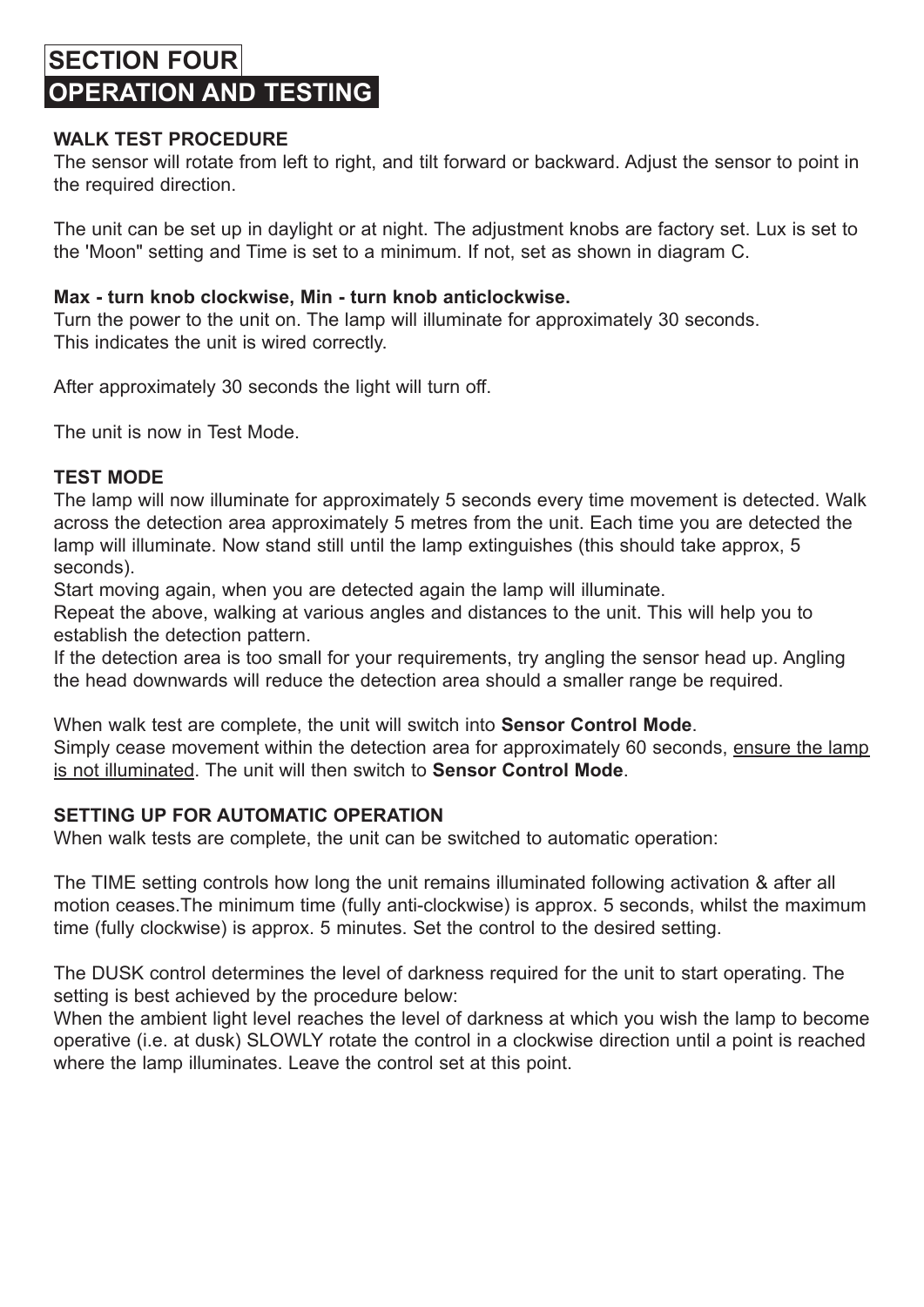At this position, the unit should become operative at approximately the same level of darkness each evening. Observe the operation of the unit. If the unit is starting to operate too early (ie. when it is quite light), adjust the control slightly anti-clockwise. If the unit starts to operate too late (ie. only when it is very dark). Adjust the control slightly clockwise. Continue to adjust until the unit operates as desired.

### **MANUAL OVERRIDE MODE**

The light can be switched on for longer time periods by use of the Manual Override Mode. This can be activated at night by using the internal wall switch or circuit breaker.

Switch the internal wall switch/circuit breaker twice (off/on off/on) within 2 seconds. The unit will now illuminate continuously until dawn or until switched back into Auto Mode. To switch the unit back into Auto Mode, flick the internal wall switch/circuit breaker once (off/on) within one second. The unit will return to its Auto mode and will operate as set up during the walk test period.

**Warning** - If you switch the unit off for too long - longer than 1 second, the unit wil restart the automatic walk test procedure and the unit may illuminate periodically, until it resets itself after 60 seconds of no detection. The unit will reset automatically if left alone.

### **MASKING THE SENSOR LENS**

To reduce the sensor coverage, preventing detection in unwanted areas, mask the sensor lens using electricians tape or similar (see diagram D). For your information, the top section of the lens covers long range detection, the bottom covers short range. Similarly the left and right lens sections cover the left and right detection areas respectively.

### **TECHNICAL SPECIFICATIONS SECTION FIVE**

| <b>Detection Range</b>          | Up to 12 metres                        |
|---------------------------------|----------------------------------------|
| <b>Detection Angle</b>          | $120^\circ$                            |
| <b>Power Supply</b>             | 220~240 V AC ~ 50Hz                    |
| Maximum Switchable Load         | 300W                                   |
| Lamp Type                       | 2 x 230V 150W PAR 38 ES reflector lamp |
| <b>Time On Adjustment</b>       | 5 seconds - 5 minutes                  |
| <b>Dusk Level Adjustment</b>    | Day & night or night only operation    |
| <b>Environmental Protection</b> | IP44 (suitable for outdoor use)        |

**If you experience problems refer to Troubleshooting Guide. If problems still exist, do not immediately return the unit to store.** 

**Telephone the Simx Customer Helpline**

**NZL: 64 9 259-1662 Weekdays 9.00am - 5.00pm Email: sales@simx.co.nz Website: www.simx.co.nz**

**Qualified Customer Support Co-ordinators will be on-line to assist in resolving your query.**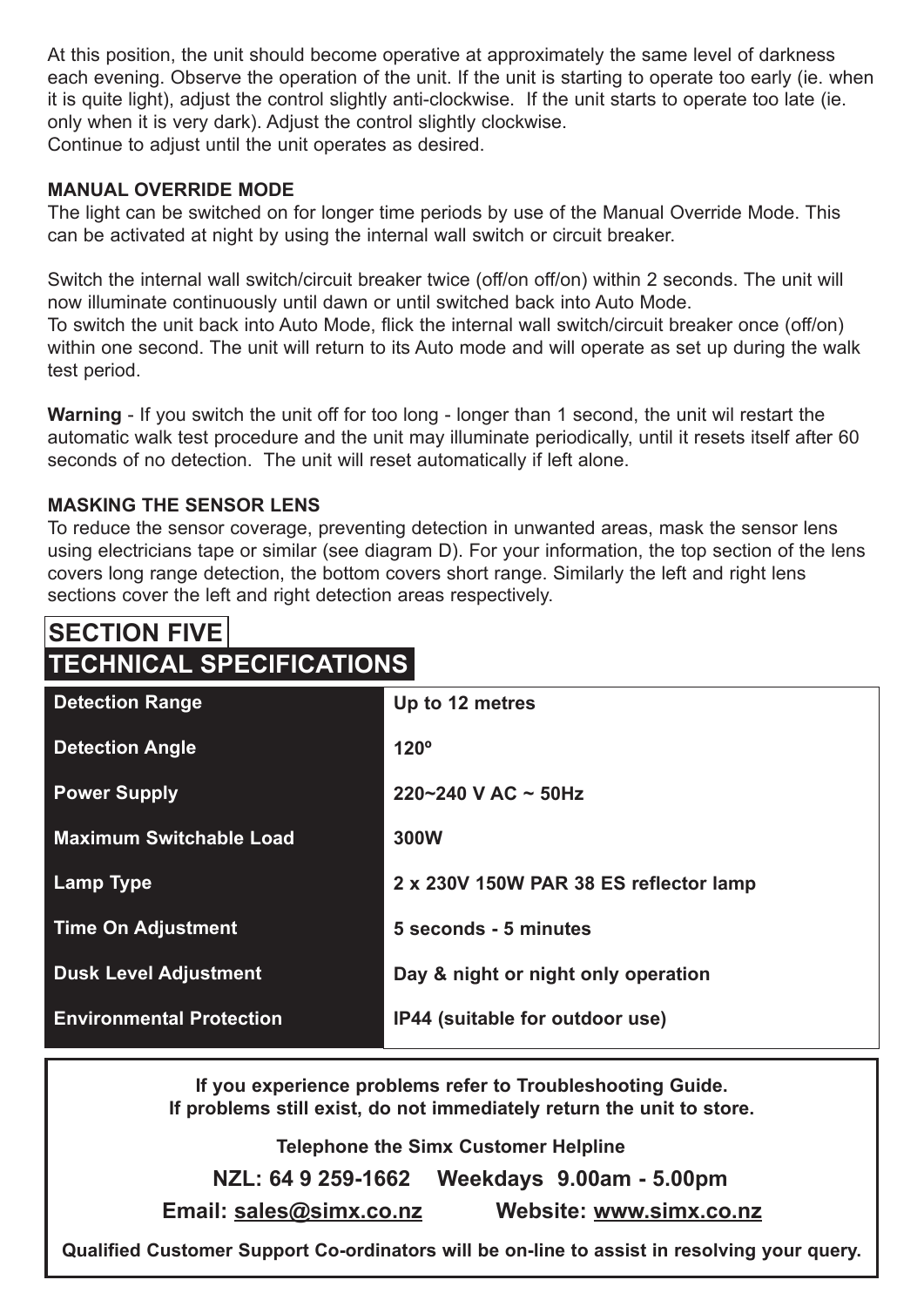# **SECTION SIX TROUBLESHOOTING GUIDE**

| <b>PROBLEM</b><br>$\Box$ Lamp stays ON all the time at<br>night. | <b>SOLUTION</b><br>The unit may be suffering from false activation. Cover the<br>sensor lens completely with a thick cloth. This will prevent the<br>sensor from "seeing" anything. If the unit now switches off<br>after the set time duration and does not re-activate, this<br>indicates that the problem was caused by false activation. The<br>problem may be solved by slightly adjusting the direction /<br>angle of the sensor head (see previous section).Also, the<br>sensor may possibly be switched into the PMO (override)<br>mode. Switch off/on quickly to restore to security mode. |
|------------------------------------------------------------------|-----------------------------------------------------------------------------------------------------------------------------------------------------------------------------------------------------------------------------------------------------------------------------------------------------------------------------------------------------------------------------------------------------------------------------------------------------------------------------------------------------------------------------------------------------------------------------------------------------|
| $\Box$ PIR keeps activating for no<br>reason / at random.        | You may not be allowing the unit time to complete it's<br>warm-up period. Stand well out of the detection range and<br>wait (the warm-up period should never exceed 5 minutes).<br>Occasionally, winds may activate the sensor. Sometimes<br>passages between buildings etc. can cause a "wind tunnel"<br>effect.                                                                                                                                                                                                                                                                                   |
|                                                                  | Ensure the unit is not positioned so as to allow detection of<br>cars/people using public thoroughfares adjacent to your<br>property.                                                                                                                                                                                                                                                                                                                                                                                                                                                               |
| PIR sensor will not operate at<br>all.                           | Check that the power is switched ON at the circuit breaker/<br>internal wall switch.                                                                                                                                                                                                                                                                                                                                                                                                                                                                                                                |
|                                                                  | Turn OFF the power to the unit and check the wiring<br>connections as per the diagram (see previous section 3).<br>Ensure no connections are loose.                                                                                                                                                                                                                                                                                                                                                                                                                                                 |
| The PIR sensor will not<br>operate at night.                     | Check the lamp. If the lamp has failed, replace. Ensure that<br>the lamp is seated correctly in the lampholder.                                                                                                                                                                                                                                                                                                                                                                                                                                                                                     |
| $\Box$ Unit activates during the<br>daytime.                     | The level of ambient light in the area may be too bright to<br>allow operation at the current DUSK setting. During the hours<br>of darkness, adjust the DUSK control slowly clockwise until<br>the lamp illuminates. Refer to previous section for more<br>details.                                                                                                                                                                                                                                                                                                                                 |
| PIR coverage is poor/<br>sporadic.                               | The level of ambient light in the area may be too dark for the<br>current DUSK setting. During daylight, adjust the DUSK<br>control slightly anti-clockwise. When the lamp load<br>extinguishes, enter the detection area. If the PIR still activates,<br>the setting is still too high. Repeat the above procedure until<br>the PIR does not activate when you enter the detection area.<br>Refer to previous section for more details.                                                                                                                                                            |
| $\Box$ Detection range varies from<br>day to day.                | Unit may be poorly located. See previous section - 'Selecting<br>The Location' and re-locate the unit.<br>PIR sensors are influenced by climatic conditions. The colder<br>the ambient temperature, the more effective the sensor will<br>be. You may need to make seasonal adjustments to the<br>sensor head position to ensure trouble-free operation all year<br>round.                                                                                                                                                                                                                          |